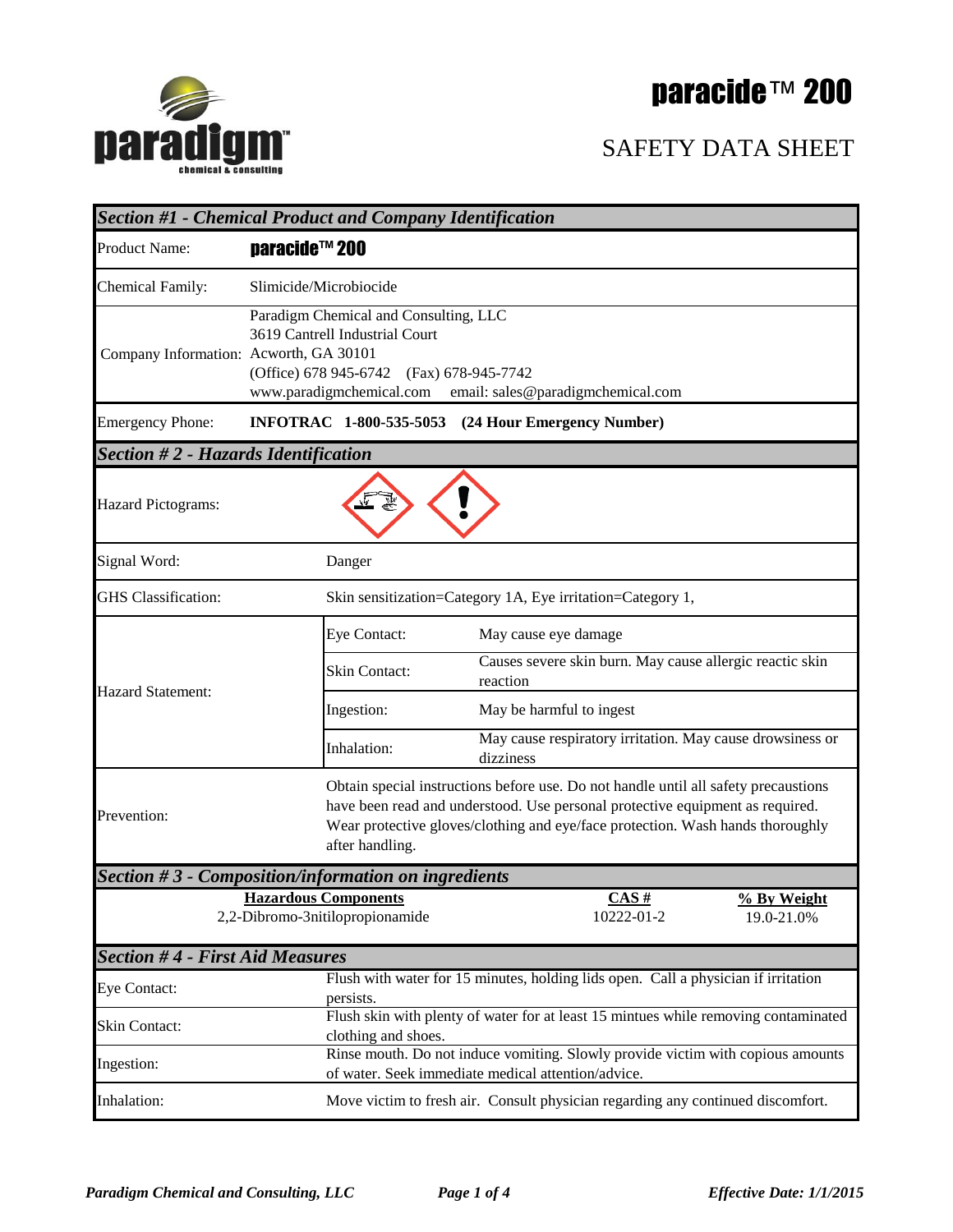### SAFETY DATA SHEET **paracide™ 200**

| <b>Section #5 - Fire and Explosion Data</b>     |                                                                                                                                                                                                                                                                                                                                                                 |  |  |
|-------------------------------------------------|-----------------------------------------------------------------------------------------------------------------------------------------------------------------------------------------------------------------------------------------------------------------------------------------------------------------------------------------------------------------|--|--|
| <b>Flash Point:</b>                             | N/A                                                                                                                                                                                                                                                                                                                                                             |  |  |
| Flammable Limit:                                | LFL: N/A UFL: N/A                                                                                                                                                                                                                                                                                                                                               |  |  |
| <b>Extinguishing Media:</b>                     | Use extinguishing measures that are appropriate to local circumstances.                                                                                                                                                                                                                                                                                         |  |  |
| Fire Fighting Instructions:                     | Use self-contained breathing apparatus with full face-piece and protection for skin                                                                                                                                                                                                                                                                             |  |  |
| <b>Combustion Products:</b>                     | Toxic fumes of hydrogen chloride, nitrogen oxides and sulfer oxides will be<br>generated by combustion                                                                                                                                                                                                                                                          |  |  |
| Special Hazards:                                | Material is corrosive                                                                                                                                                                                                                                                                                                                                           |  |  |
| <b>Section #6 - Accidental Release Measures</b> |                                                                                                                                                                                                                                                                                                                                                                 |  |  |
| Spill and Leak Procedures:                      | Do not allow material to contaminate ground water system. Prevent product from<br>entering drains. Use personal recommended protection in section 8. Absorb the spill<br>with spill pillows or inert solids such as clay or vermiculite, and transfer<br>contaminated material to suitable containers for disposal.                                             |  |  |
| Reportable Quantity:                            | None                                                                                                                                                                                                                                                                                                                                                            |  |  |
| Section #7 - Handling and Storage               |                                                                                                                                                                                                                                                                                                                                                                 |  |  |
| Handling:                                       | Avoid eye contact. Avoid repeated or prolonged skin contact. Use proper PPE.<br>Avoid breathing mist or vapor. Use only in a well ventilated area. Unvented<br>containers may develop pressure. Open with caution. Wash hands thoroughly after<br>handling. Eye wash stations and safety showers should be easily accessible to areas<br>where product is used. |  |  |
| Storage:                                        | Store in a cool place, dry place. Store away from incompatible material. Store away<br>from sparks, flames.                                                                                                                                                                                                                                                     |  |  |
|                                                 | <b>Section #8 - Exposure Controls / Personal Protection</b>                                                                                                                                                                                                                                                                                                     |  |  |
| Eyes and Face:                                  | Safety glasses with side-shields or chemical splash goggles.                                                                                                                                                                                                                                                                                                    |  |  |
| Skin:                                           | Protective chemical gloves, an apron or other impermeable.                                                                                                                                                                                                                                                                                                      |  |  |
| Respiratory:                                    | NIOSH approved respirators should be worn if misting may occur and exposure is<br>likely to exceed exposure limits.                                                                                                                                                                                                                                             |  |  |
| <b>Engineering Controls:</b>                    | Handle in accordance with good industrial hygiene and safety practice.                                                                                                                                                                                                                                                                                          |  |  |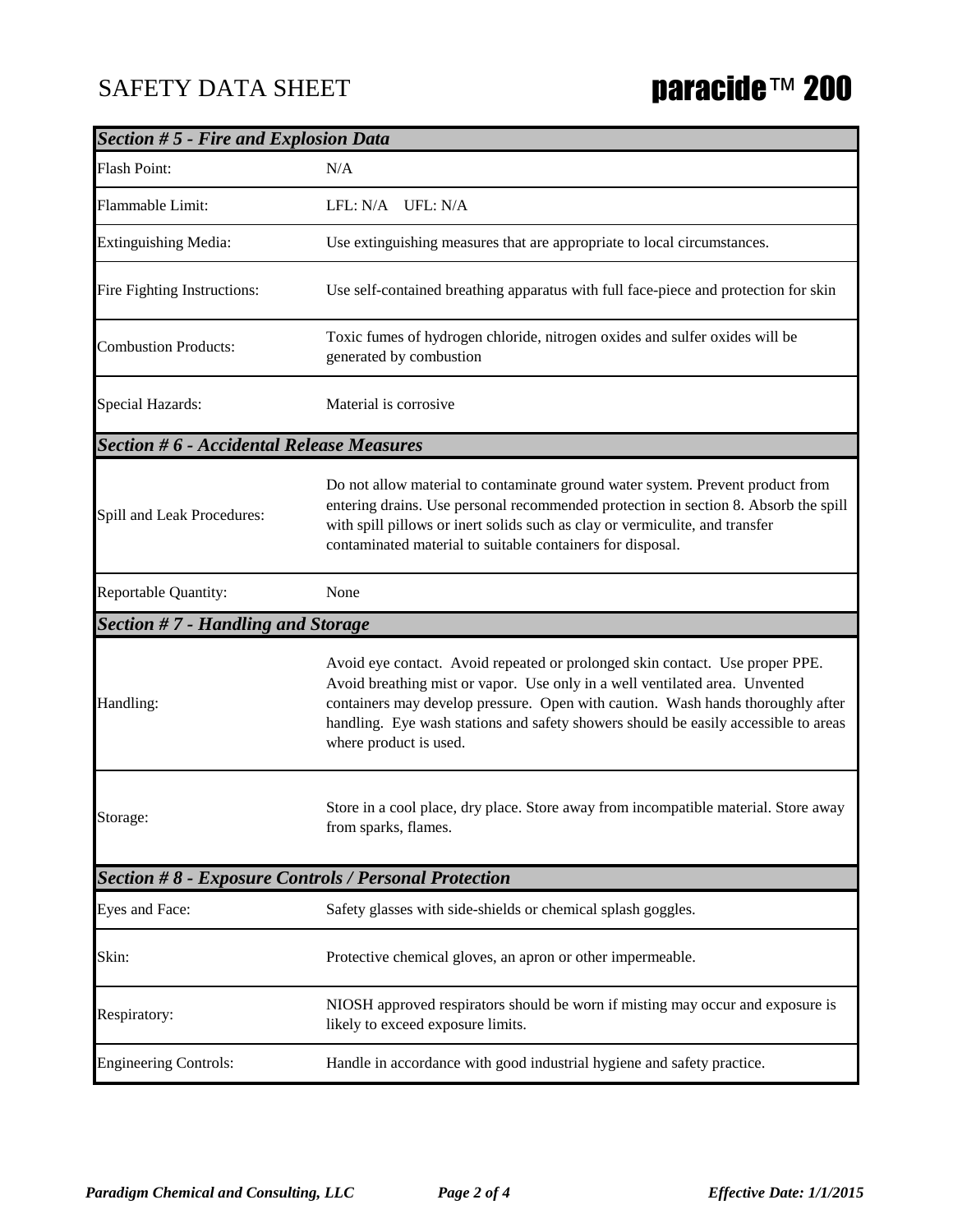#### SAFETY DATA SHEET

## paracide™ 200

| <b>Section #9 - Physical and Chemical Properties</b> |                                                                  |  |  |  |
|------------------------------------------------------|------------------------------------------------------------------|--|--|--|
| Physical Appearance:                                 | Clear, yellow to amber liquid                                    |  |  |  |
| Odor:                                                | Chlorine like                                                    |  |  |  |
| pH:                                                  | $2.83 + -0.5$                                                    |  |  |  |
| <b>Boiling Point:</b>                                | $>70.00$ C (158.0 F)                                             |  |  |  |
| Freezing Point:                                      | $-5.00^{\circ}$ F / $-20.6^{\circ}$ C                            |  |  |  |
| Specific Gravity:                                    | $1.25 + (-0.05)$                                                 |  |  |  |
| Density:                                             | N/A                                                              |  |  |  |
| Vapor Pressure (mm Hg):                              | 4x10(-5) MM_HG at 25.0°C (77.0°F)                                |  |  |  |
| Vapor Density:                                       | $\leq$ 1                                                         |  |  |  |
| % Volatile:                                          | N/A                                                              |  |  |  |
| % VOC by EPA Method 24:                              | N/A                                                              |  |  |  |
| Solubility in Water:                                 | Soluble                                                          |  |  |  |
| <b>Section #10 - Stability and Reactivity</b>        |                                                                  |  |  |  |
| <b>Chemical Stability</b>                            | This product is stable under the recommended storage conditions. |  |  |  |
| Conditions to Avoid:                                 | Light, Heat, heating to decomposition. Incompatible materials.   |  |  |  |
| Incompatibility with Other<br>Materials:             | Strong Oxidizers, reducing agents, Bases.                        |  |  |  |
| Hazardous Decomposition:                             | Nitrogen oxides, hydrogen bromide. Bromine fumes.                |  |  |  |
| Hazardous Polymerization:                            | Hazardous Polymerization does not occur                          |  |  |  |
| <b>Special Remarks:</b>                              | None                                                             |  |  |  |
| <b>Section #11 - Toxicological Information</b>       |                                                                  |  |  |  |
| Eye:                                                 | Causes severe eye damage                                         |  |  |  |
| Dermal:                                              | Causes severe skin burns                                         |  |  |  |
| Inhalation:                                          | May cause irritation                                             |  |  |  |
| Oral:                                                | Harmful if swallowed                                             |  |  |  |
| Chronic Effects:                                     | Are not known.                                                   |  |  |  |